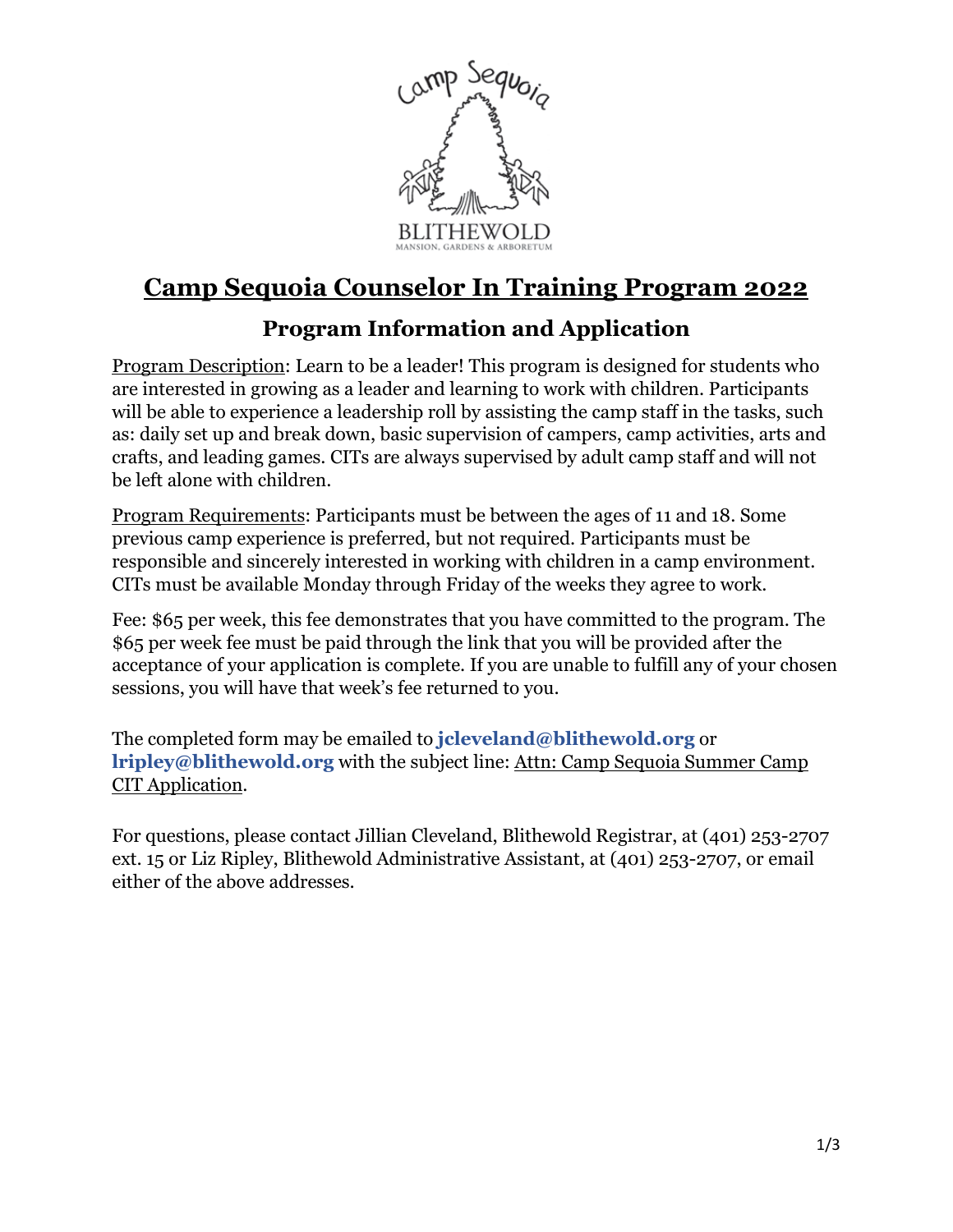

### A. Personal Information:

|                 |                         |                         | Age: $\qquad \qquad$ |
|-----------------|-------------------------|-------------------------|----------------------|
|                 |                         |                         |                      |
|                 |                         | $\overline{\text{Zip}}$ |                      |
|                 | Best Time to be reached |                         |                      |
| E-Mail Address_ |                         |                         |                      |

## B. Session Availability: check all that apply

| Session 4: August $1 -$ August $5$                      |  |  |  |  |  |
|---------------------------------------------------------|--|--|--|--|--|
| Session 5: August $8 -$ August 12                       |  |  |  |  |  |
| Session 6: August $15 -$ August 19                      |  |  |  |  |  |
| Session 7: August $22 -$ August $26$                    |  |  |  |  |  |
|                                                         |  |  |  |  |  |
|                                                         |  |  |  |  |  |
|                                                         |  |  |  |  |  |
| Related interests, hobbies, skills, and certifications: |  |  |  |  |  |
|                                                         |  |  |  |  |  |
|                                                         |  |  |  |  |  |
|                                                         |  |  |  |  |  |
|                                                         |  |  |  |  |  |
|                                                         |  |  |  |  |  |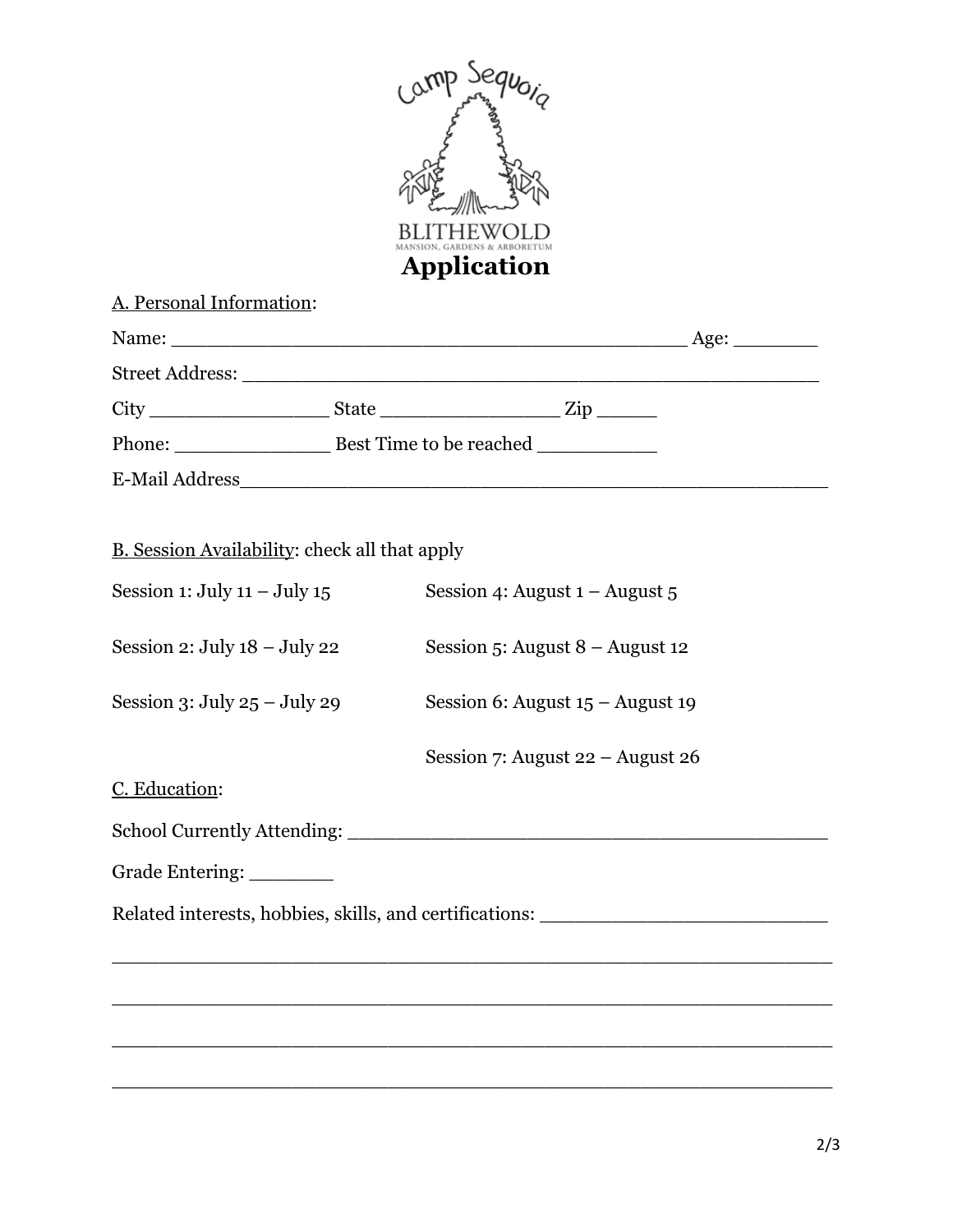

#### D. Questions:

1. Why are you interested in the counselor in training (CIT) program at Blithewold?

2. What experience have you had working with children?

3. Have you attended summer camp before? If yes, what camp and what did you enjoy most about the experience?

4. Are you involved in any extracurricular activities in school or outside of school?

E. Volunteer Experience: Please complete the following information. Attach a separate sheet if needed. Position: \_\_\_\_\_\_\_\_\_\_\_\_\_\_\_\_\_\_\_\_\_\_\_\_\_\_\_ Date: From \_\_\_\_\_\_\_\_ to\_\_\_\_\_\_\_\_ Supervisor: \_\_\_\_\_\_\_\_\_\_\_\_\_\_\_\_\_\_\_\_\_\_\_\_\_\_\_\_\_\_\_\_\_\_\_\_\_\_\_\_\_\_\_\_\_\_\_\_\_\_\_\_ Address: \_\_\_\_\_\_\_\_\_\_\_\_\_\_\_\_\_\_\_\_\_\_\_\_\_\_\_\_\_\_\_\_\_\_\_\_\_\_\_\_\_\_\_\_\_\_\_\_\_\_\_\_\_\_ Duties: \_\_\_\_\_\_\_\_\_\_\_\_\_\_\_\_\_\_\_\_\_\_\_\_\_\_\_\_\_\_\_\_\_\_\_\_\_\_\_\_\_\_\_\_\_\_\_\_\_\_\_\_\_\_\_\_\_\_\_\_ \_\_\_\_\_\_\_\_\_\_\_\_\_\_\_\_\_\_\_\_\_\_\_\_\_\_\_\_\_\_\_\_\_\_\_\_\_\_\_\_\_\_\_\_\_\_\_\_\_\_\_\_\_\_\_\_\_\_\_\_